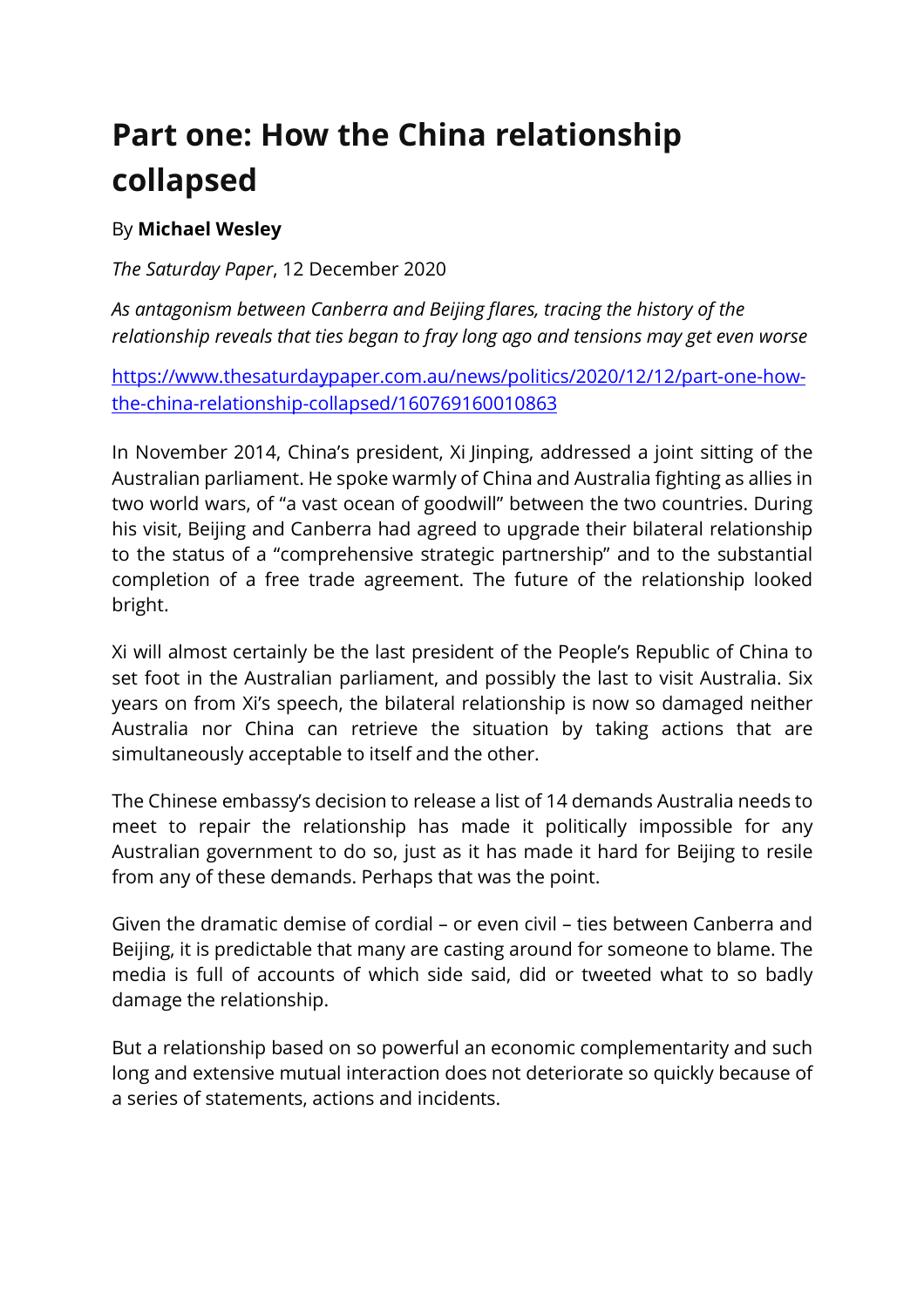Previous periods of bilateral tensions between China and Australia, in 1996-97 and 2008-09, were quickly healed by a rising tide of mutual prosperity and conciliatory gestures.

Neither is it the case that things have changed because of new leadership and policy from the other side. Australia has long criticised China's policies on human rights and blocked Chinese investment in certain infrastructures; China has claimed the South China Sea, opposed United States alliances in Asia, and sought to forge ties with Chinese Australians and gain access to Western technology for even longer.

A shift as dramatic as the one seen in recent years can only be understood by appreciating the deep plate tectonics that have shaped ties between Australia and China since before 1972.

For decades, economic complementarity, geopolitical interest and public attitudes gave the relationship a greater strategic dimension for each country, elevating the significance of the bilateral relationship for both. It is successive tectonic shifts of each of these aspects – economic complementarity, geopolitical interest and public attitudes – that created a fragility beneath the public appearance of the bilateral relationship, causing it to deteriorate so badly, so quickly.

The trajectory of relations between China and Australia can be separated into roughly three periods, each governed by particular economic, geopolitical and public perceptions. Phase one was a period of optimism, underpinned by complementary economic and strategic interests. In the '70s, Australia's moves towards normalisation of ties were driven by growing wheat sales to China even before Canberra recognised Beijing. This happened against a backdrop of Britain joining the European Economic Community. American and British statements limiting their military commitments in Asia brought an end to Australia's policy of forward defence, necessitating a more nuanced policy of defence self-reliance and diplomatic activism. Washington's reclassification of China from Cold War rival to strategic partner made Australia's opening to China entirely consistent with the ANZUS alliance.

Australian governments from Gough Whitlam's to Paul Keating's invested more in Australia's relationship with China than with any other country in Asia. From the '70s to the mid-'90s, Australia's prime ministers each took personal carriage of the China relationship, leaving other relationships to their Foreign ministers; each enthused that the bilateral relationship with Beijing was the cornerstone of Australia's new foreign policy in Asia. Whitlam, Malcolm Fraser, Bob Hawke and Keating all saw Australia as able to play a significant role in helping China evolve in the right ways: peaceful economic development, growing liberalisation, a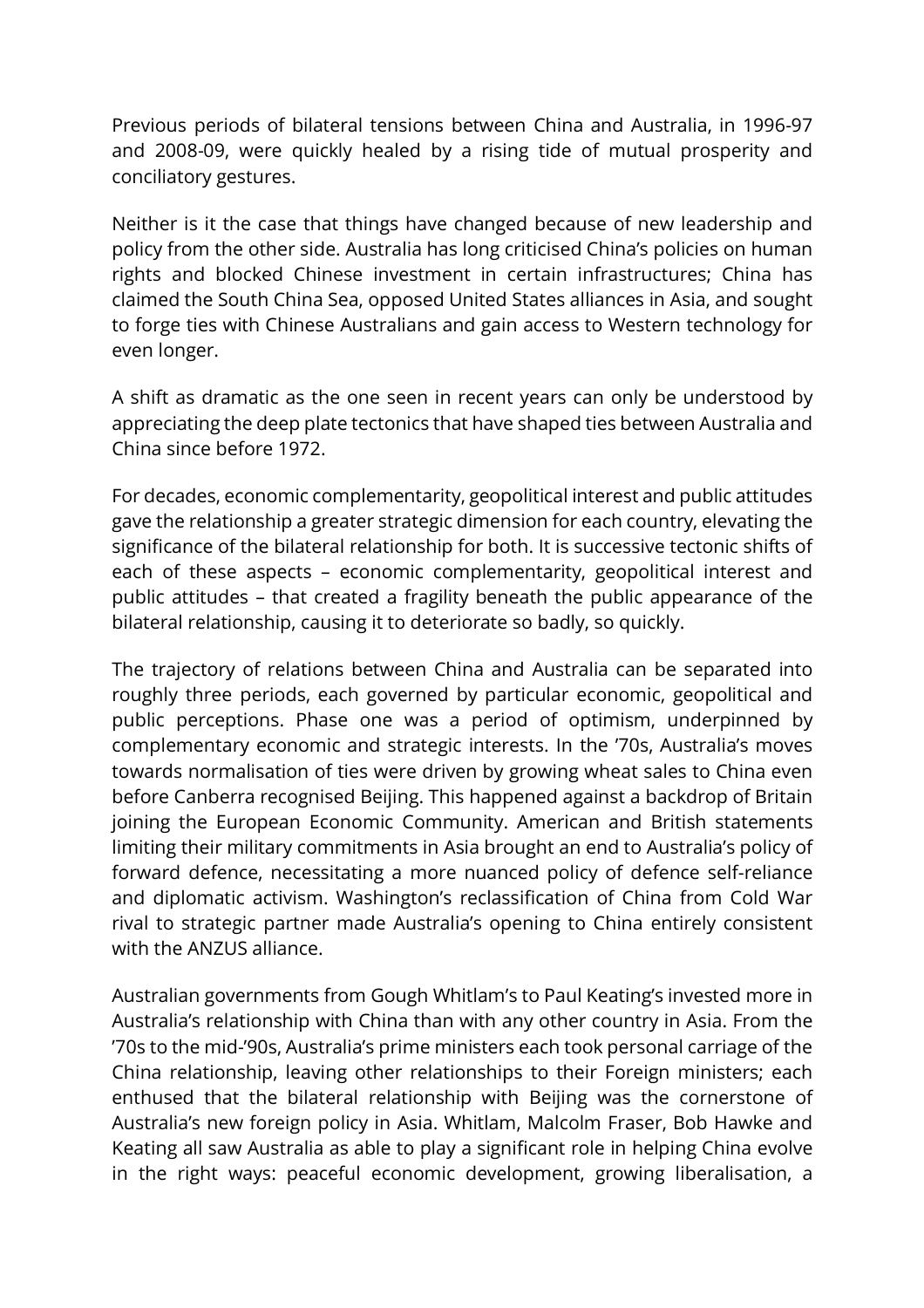positive presence in regional and global forums. China became a passion project for these four very different men: the grandest possible canvas for transformation through bold action and commitment.

By the beginning of the 2010s, it became clear the premise underlying the optimistic and pragmatic phases of the relationship – that a more prosperous and internationally engaged China would not be disruptive to the status quo – had been wrong.

China came to see that fostering a relationship with such an eager suitor could have its advantages. The Chinese economy had been ravaged by the Great Leap Forward and the Cultural Revolution, and the country was completely isolated internationally after its acrimonious estrangement from the Soviet Union. Mao's attempts to spread revolution through Asia had sputtered out at the Thai border. Australia came to the relationship without direct experience of Beijing-backed subversion, allowing China to build warm relations with a close US ally, which could serve as an example to others that normalisation of ties with Beijing carried low risk.

Australia was one of the first countries to suggest that China's economic reform and opening after 1978 was also a harbinger of political liberalisation. Hawke's close relationship with Hu Yaobang, the Chinese leader at the time, convinced the then prime minister that he could work with Hu on liberalising political reforms for China. Hawke, and Keating after him, campaigned strongly for China's inclusion in the Asia-Pacific Economic Co-operation (APEC) forum and other regional bodies, arguing membership would strengthen Beijing's commitment to economic reform while dealing it into the collective stewardship of the Asia-Pacific.

The period of optimism began to fray in the 1990s and was replaced by phase two: pragmatism. Complex processes underpinned this shift. The massacre in Tiananmen Square in June 1989 changed public attitudes, with prominent China specialists and Chinese Australians emerging as vocal critics of the Chinese government and its human rights practices. But still, Australia remained hopeful. It was one of the first countries to breach Beijing's diplomatic isolation by sending its Trade minister to China after the shock of Tiananmen Square.

But the US–China relationship became more fractious, with the Clinton administration linking most-favoured-nation trade status with progress on human rights. Beijing reacted with menace to Taiwan's democratisation in 1995- 96, showing its willingness to coerce those who went against its wishes. The US responded by sending two aircraft carrier battlegroups into the Taiwan Strait.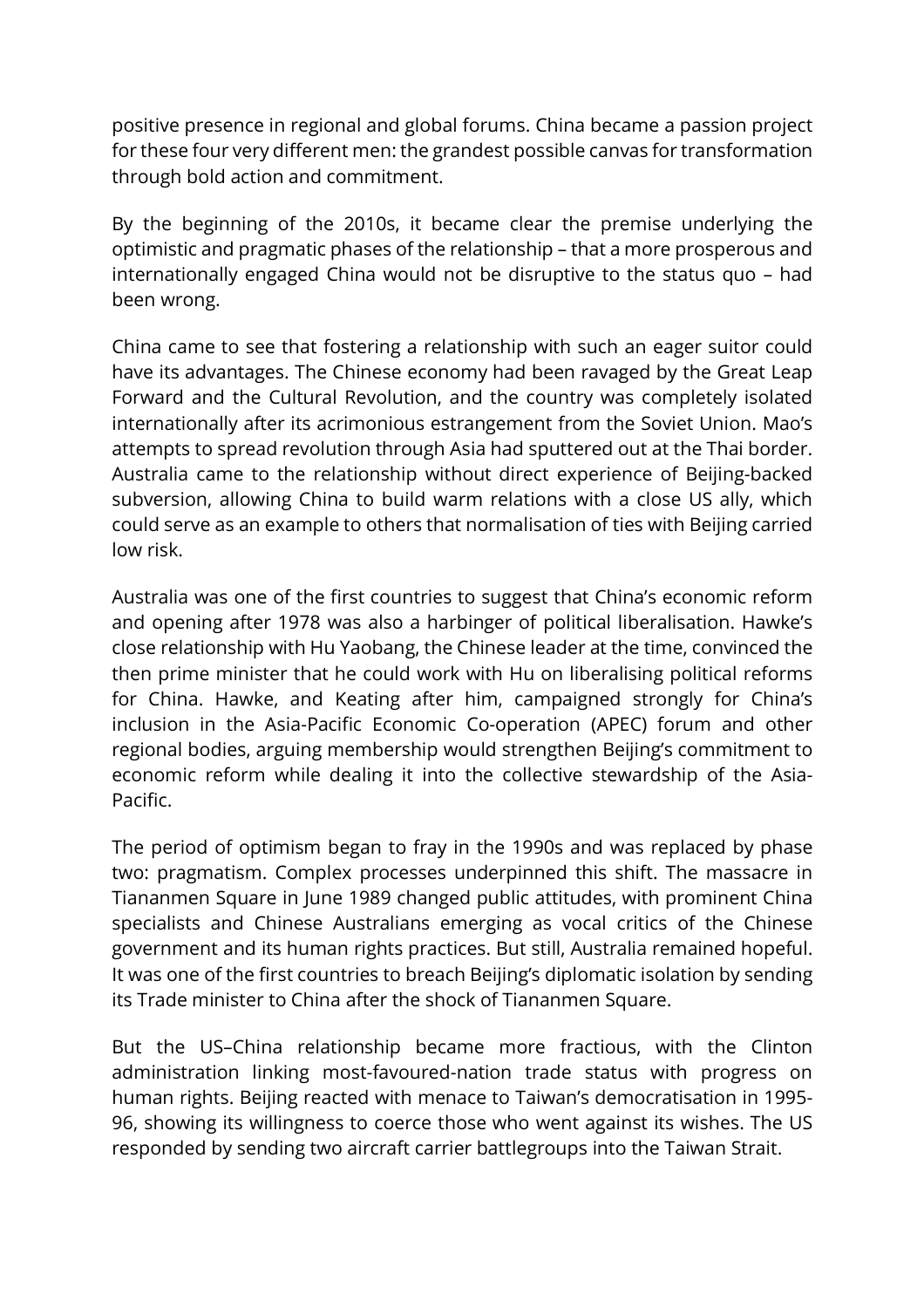Australia was caught in the slipstream: when the Howard government spoke in favour of the US dispatch of aircraft carriers, Beijing reacted with a now-familiar playbook: a diplomatic freeze, trenchant denunciations and threats to trade.

At the same time, though, our trade with China began to boom, especially as the new millennium approached. At the 1996 APEC summit in Manila, John Howard met with the then Chinese president, Jiang Zemin, and the two agreed Australia and China needed to manage their differences while accentuating their common interests. It became Howard's formula for Australia's diplomacy in Asia. As Australia's expanding trade with China pulled it through successive regional and global shocks – the Asian financial crisis, the dotcom bust, the global financial crisis – the Australian public came to see the direct benefits of the relationship.

China also started to see the growing economic relationship as a strategic opportunity. America's flexing of its naval muscle during the 1995-96 Taiwan Strait crisis had convinced Beijing that its strategy had to transition – away from accepting the US role in Asia and towards displacing US presence in the region. China's strategy ever since has been to weaken US alliance links in the region, which it regards as America's anchors in Asia.

Howard's constant refrain – that Australia did not have to choose between its prosperity and its security – suggested to Beijing the possibility of inserting a wedge between Australia's international commitments. The historical materialists in Zhongnanhai believed that allowing the economic relationship to roar along would so profoundly shift the material foundations of Australia's international policy that Canberra would come to see its alliance with the US as increasingly contradictory and would, gradually, drift away from it.

The evidence began to suggest the Marxist reading of history was bearing fruit. In October 2003, the then Chinese president, Hu Jintao, was invited to address a joint sitting of Australia's parliament the day after an address to parliament by the then US president, George W. Bush. The symbolism was unmistakable: China appeared to have gained equivalent status to America in the Australian official mind. The next year, during a visit to China, then Foreign minister Alexander Downer answered a journalist's question that the ANZUS Treaty would not necessarily apply to a US–China conflict over Taiwan.

Washington was not amused. Clear signals were sent that if Australia failed to pitch in to a US–China standoff, it would mean the end of the alliance. Canberra's responses to China's overtures became more closely scrutinised by the US, which began seeking to directly influence Australia's choices. Washington warned that if Australia allowed Huawei to build parts of its mobile phone infrastructure, it would affect the flow of intelligence between the two allies. The Obama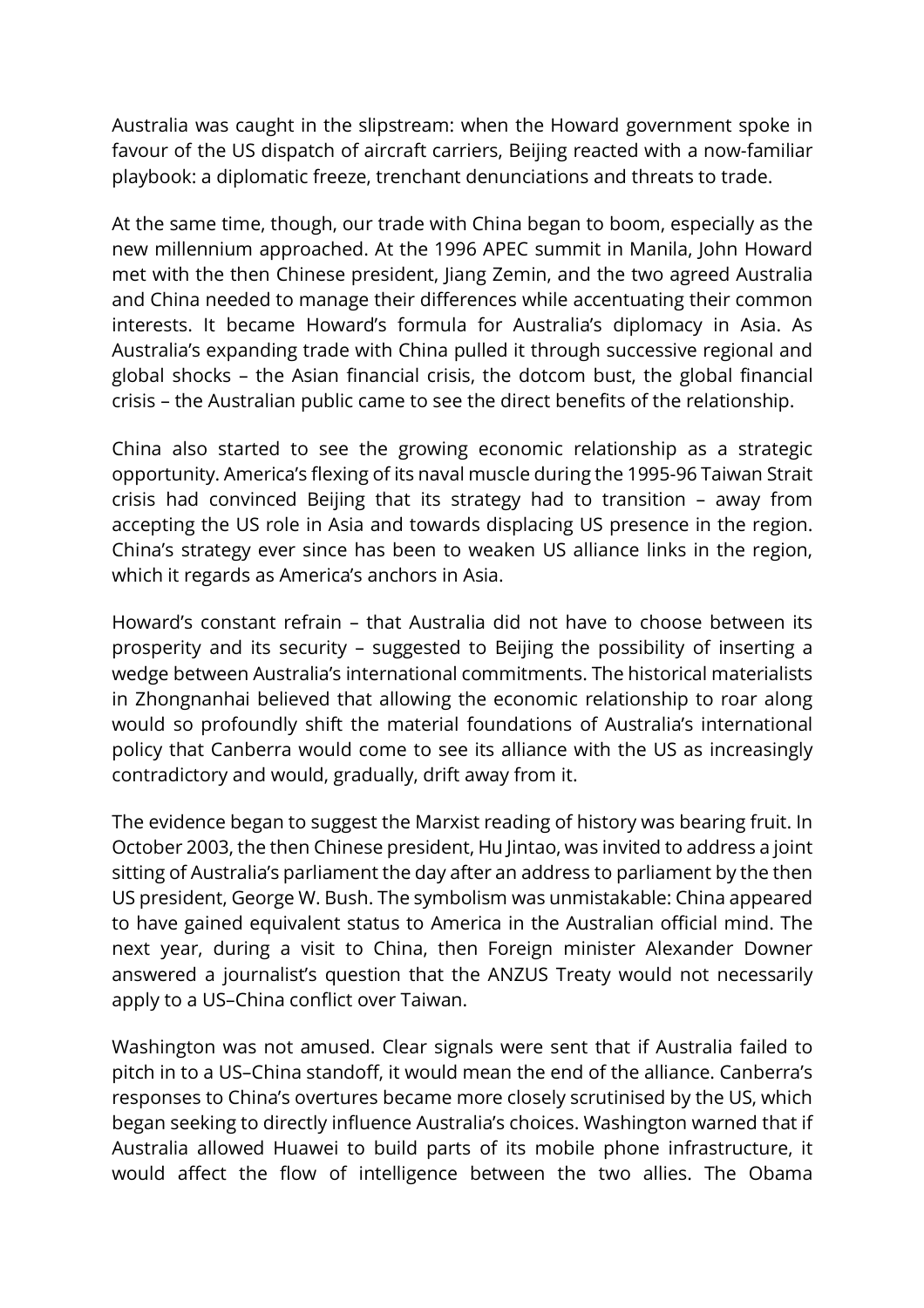administration also campaigned publicly against Australia joining the Asian Infrastructure Investment Bank.

Far from not having to choose between China and the US, Australia increasingly found its choices over-interpreted by both Beijing and Washington. As the US rivalry with China deepened, the bar for loyalty was raised ever higher: soon China hawks in Washington were muttering that only Canberra's willingness to endure real economic pain was sufficient to demonstrate it was prepared to stand up to China.

In this febrile atmosphere, anxieties about Australia's economic dependence on China began to displace the satisfaction of being so complementary to the world's most dynamic economy. China's assertiveness in the South and East China seas and its growing repressiveness at home also started to challenge perceptions that, for all its flaws, China was basically a benign presence in a stable and increasingly prosperous region. It also became clear Beijing had been patiently developing weapons systems that directly threatened the US Navy's ability to operate in the western Pacific. Australia's security blanket was slipping: for the first time since the end of World War II, the US role in the Pacific was under sustained challenge.

So began phase three of the Sino–Australian relationship: deepening antagonism.

By the beginning of the 2010s, it became clear to many in Australia the premise underlying the optimistic and pragmatic phases of the relationship – that a more prosperous and internationally engaged China would not be disruptive to the status quo – had been wrong.

Suspicions grew that Beijing was looking for multiple avenues of leverage following the discovery of a cyber attack on the Australian parliament and revelations that Labor senator Sam Dastyari trimmed his views on Beijing's behaviour to suit his China-connected financial backers. Chinese investment in Australia drew ever more intense critical public scrutiny, and foreign investment rules were tightened.

Australia's urge to lead in belling the dragon had several motives. One was the depths of disillusion Canberra felt towards Beijing after hope fell away for a mutually trusting relationship. Australia's new perspective on China carried with it a belief that other countries in the region had not understood the danger as clearly, and needed to be shown the way. There was also the need to signal to Beijing that Australia's delusion about the benign rise of China's power had ended; Australia was not a soft touch to China's blandishments but a tough and resolute counterpart. And it helped to make it clear to the Americans where Australia stood.